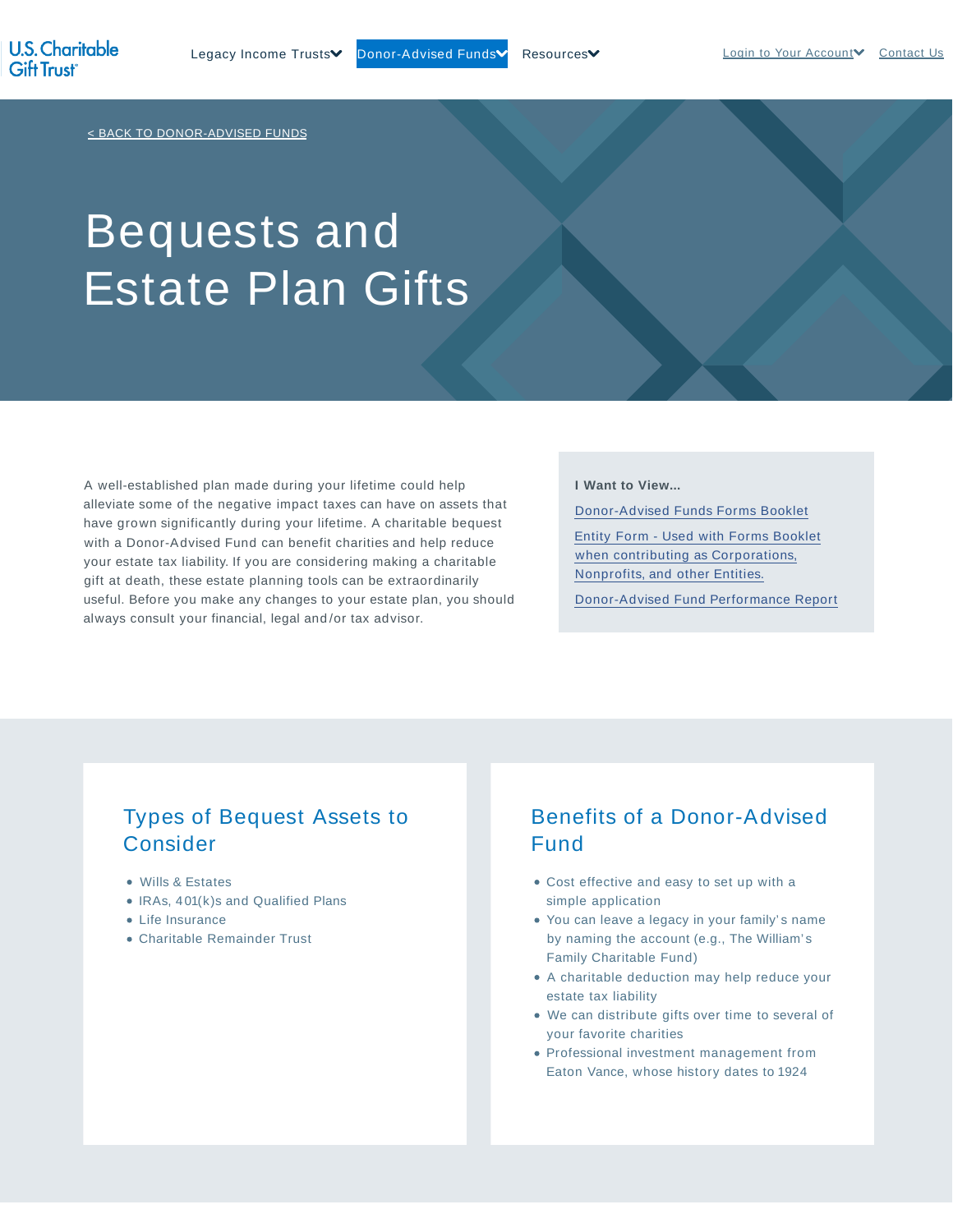## How to Set Up a Bequest

Complete a **Donor-Advised Fund Forms Booklet**

Change the beneficiary designation for your assets. A **Sample Language to Designate the U.S. Charitable Gift Trust as the Beneficiary of Assets** is available here.

Keep original application and beneficiary designations with your estate documents and fax a copy of the application to the Administration.

 $\overline{\mathbf{3}}$ 

To learn more, please contact Charitable Marketing at 800-836-2414.

Accessibility Privacy and Security Contact **Contact Contact Contact Contact Contact Contact Contact Contact Contact** 

To report a website vulnerability, please go to Responsible Disclosure.

Eaton Vance is part of Morgan Stanley Investment Management, the asset management division of Morgan Stanley.

**O** This image indicates content designed specifically for Financial Advisors / Investment Professionals. This material is not to be used with the public.

© Eaton Vance Distributors, Inc. All rights reserved. Two International Place, Boston, MA 02110.

 $2<sup>1</sup>$ 

U.S. Legacy Income Trusts® (Legacy Income Trusts) are pooled income funds established by U.S. Charitable Gift Trust® (Gift Trust), a tax-exempt public charity offering donor-advised funds. All activities of the Gift Trust and the Legacy Income Trusts and the participation of Donors and income beneficiaries in the Legacy Income Trusts are subject to the requirements of state and federal law, the terms and conditions of the applicable Declaration of Trust, the current information statement and /or gifting booklet and the completed forms submitted by each Donor. The Board of Directors of the Gift Trust (Board of Directors) reserves the right to modify the program of the Gift Trust and the Legacy Income Trusts at any time, subject to the provisions of the applicable Declaration of Trust and state and federal law. Any contribution to the Gift Trust or a Legacy Income Trust, once accepted by Eaton Vance Trust Company (Trustee), represents an irrevocable commitment. Contributions cannot be rescinded or changed, and are subject to the exclusive legal control of the Gift Trust, the Trustee and the Board of Directors. Donors to the Legacy Income Trusts should be motivated by charitable intent. As charitable giving vehicles, the Legacy Income Trusts should not be treated as, and are not designed to compete with, investments made for private gain. An intention to benefit the Gift Trust and one or more qualified charitable organizations eligible for support by the Gift Trust should be a significant part of the decision to contribute. The tax consequences of contributing to a Legacy Income Trust will vary based on individual circumstances. Prospective Donors should consult their own tax advisors. Distributions to Legacy Income Trust income beneficiaries are not guaranteed by any party, and are subject to investment risk. In considering potential changes in the distribution rates of the Legacy Income Trusts, the Trustee will assess their long-term earnings potential and seek to balance the interests of current and future income beneficiaries and the charitable remainder interests. Neither the Gift Trust nor the Legacy Income Trusts has been registered under federal securities laws, pursuant to available exemptions. Neither of the Gift Trust nor the Legacy Income Trusts is guaranteed or insured by the United States or any of its agencies or instrumentalities.

NOT FDIC INSURED | OFFER NO BANK GUARANTEE | MAY LOSE VALUE | NOT INSURED BY ANY FEDERAL GOVERNMENT AGENCY | NOT A DEPOSIT

**Eaton Vance Distributors, Inc. (Placement Agent) is a paid solicitor of the Gift Trust and the Legacy Income Trusts, receiving compensation as described in the applicable information statement or gifting booklet.**